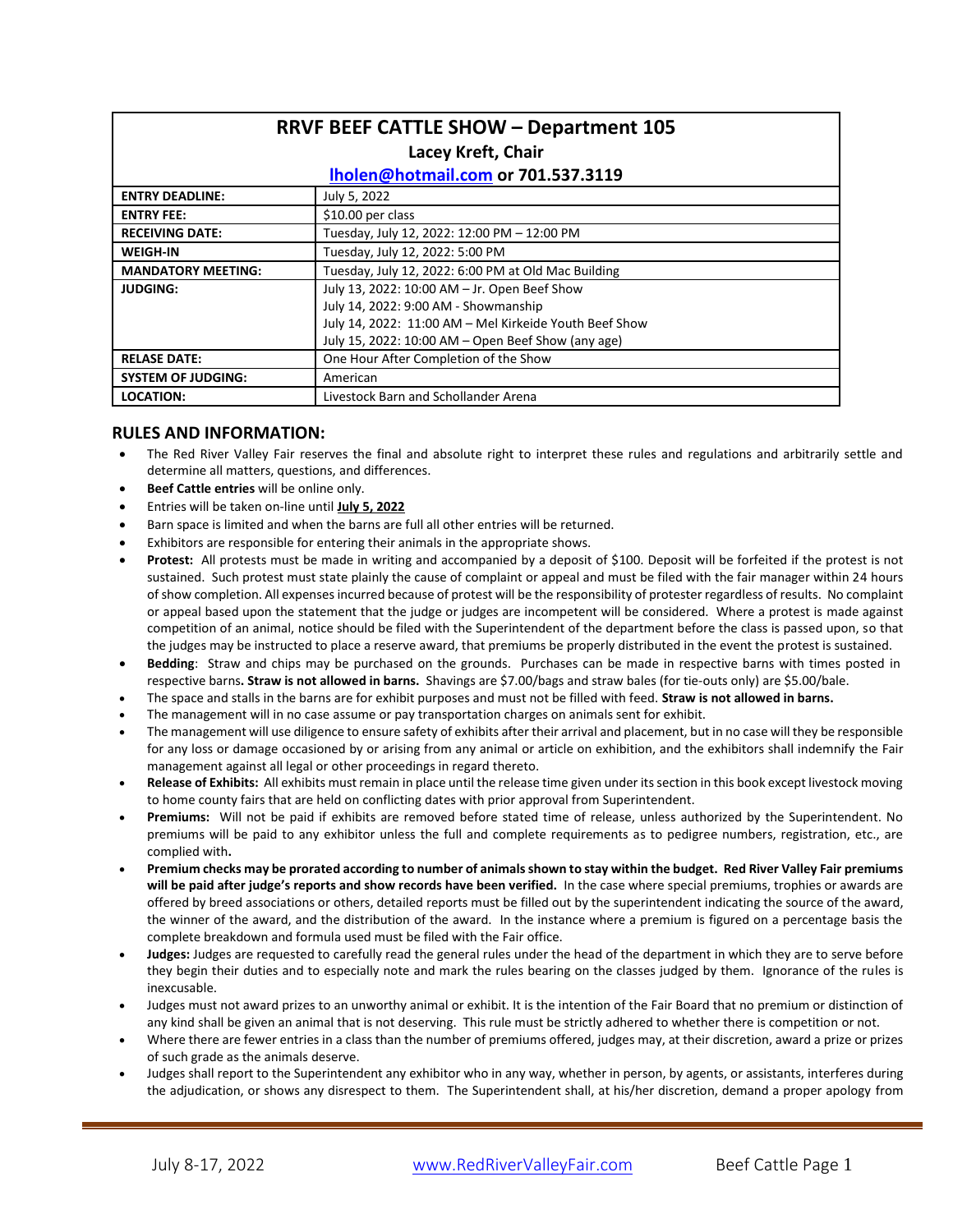such exhibitor, or he/she may be excluded from such competition and the Board may withhold any premiums that have been awarded him/her, and expel him/her from further competition at the Fair.

- The judge and the person acting as clerk to the judge must enter awards properly in the award book and ensure that registered names and numbers of all animals are given.
- The Judges and Superintendents of the departments shall sign each award book immediately after the awards have been made in the class contained therein. No appeal of the decisions of the judges will be considered by the Board except in the case of fraud.
- **All Alleys Must Be Clean and Accessible to the Public Between 10:00 am and 10:00 pm. Failure to do so could result in premiums withheld by the Fair and/or suspension from future shows.**
- Satisfactory evidence to the Superintendent in charge will be required that the animals exhibited as breeders are not barren. No awards will be made where there is unsoundness in breeding animals, or where there is any question as to its transmissibility.
- Each Superintendent must take charge of the books and return them promptly to the Fair Manager's office as soon as each is judged. No changes will be allowed in the judge's book unless by order of the Board. It shall be the duty of the Superintendent at the close of the Fair to make such suggestions for improvements as said occur to them during the Fair.
- Fast Driving or Riding of any description will not be permitted within the grounds. Any violation of this rule will be severely dealt with by the Management and the guilty person removed from the grounds. Automobiles are prohibited in any section of the grounds whenever safety demands.
- **Brand Inspection**: North Dakota Century Code Chapter 36-09-23: "No person shall remove cattle, horses, or mules from this state or to within a mile of any boundary of the state for the purpose of removal unless such livestock have been inspected for marks and brands by an official brand inspector of the North Dakota Stockman's Association and a certificate of inspection shall accompany such livestock to destination."
- **No smoking in the barns or area around the barns**
- The Red River Valley Fair is a member of the North Dakota Junior Point Show Program. For information on the program log onto: [www.ndjpsa.com.](http://www.ndjpsa.com/)
- Health certificates from licensed veterinarians are required on all out of state animals.
- North Dakota Origin Cattle Health Certificates not required.
- Registration papers are required on all animals
- **Arrival:** You are welcome to arrive early and use the tie-outs but please, if you are arriving before 8:00 am on the 13th of July, call for availability of stalls in the barn.
- State health standards must be met. Refer to Livestock Section Rules for regulations & health rules. Contact your local veterinarian for regulations on bringing cattle into North Dakota.
- All entries that leave the show prior to its completion without Superintendent's approval will forfeit all premium money.

# **On behalf of the Red River Valley Fair Association, we ask that you keep your livestock areas clean and well maintained. We recommend that the majority of your cleaning is done prior to 8:00 am or after 8:00 pm. This will help us prevent the possible transmission of E. Coli to our guests.**

# **Thank you Red River Valley Fair Management**

# **2022 BELT BUCKLE SPONSOR:**



**PREMIUMS OFFERED PER CLASS**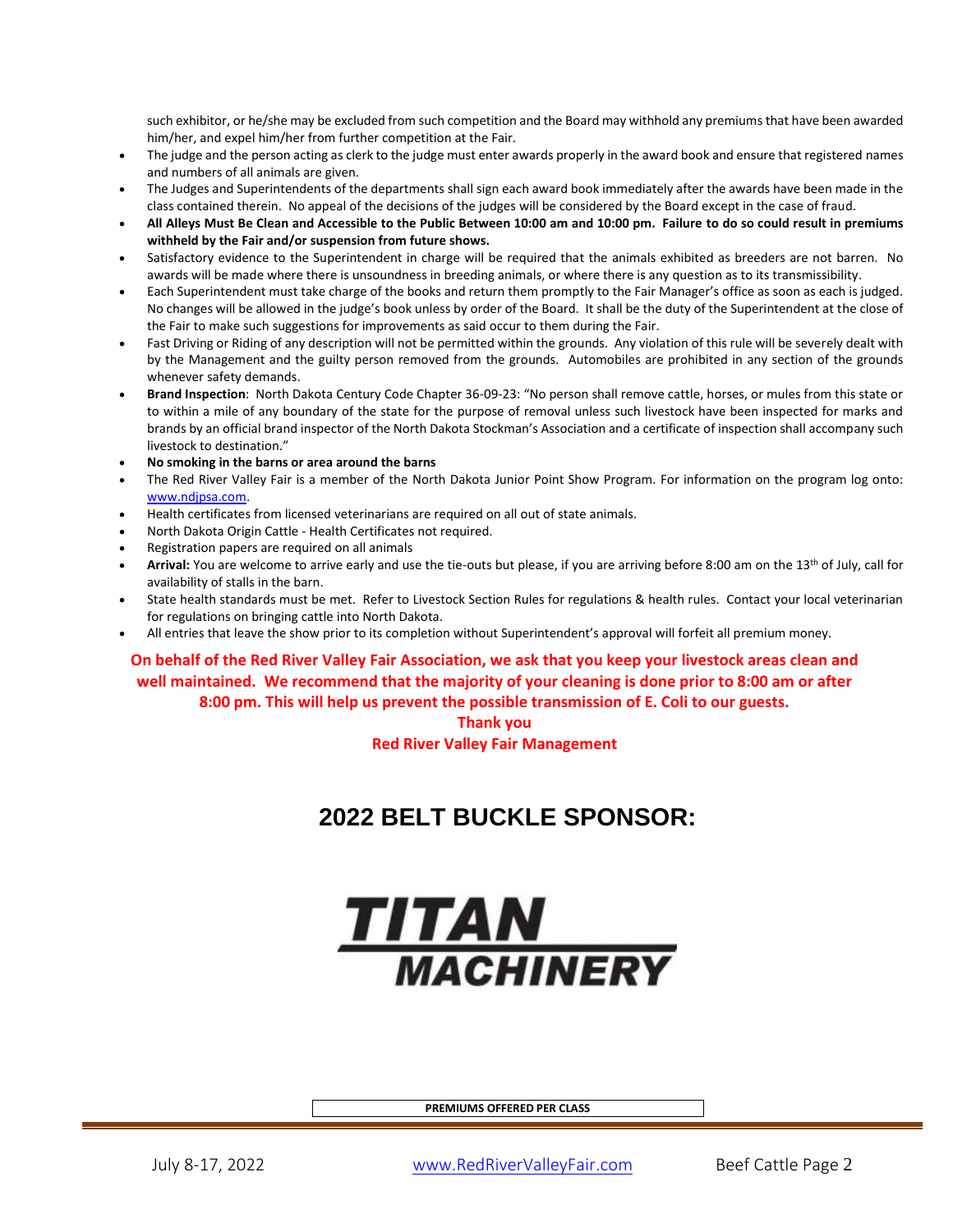| # Head  | 1st     | 2nd     | <b>3rd</b> | $\mathbf{\Delta}^{\text{th}}$ | <b>қth</b> | 6 <sup>th</sup> |
|---------|---------|---------|------------|-------------------------------|------------|-----------------|
| $1 - 4$ | \$45.00 | \$40.00 | \$35.00    | \$30.00                       |            |                 |
| $5 - 8$ | \$50.00 | \$45.00 | \$40.00    | \$35.00                       | \$30.00    | \$25.00         |
| $9+$    | \$55.00 | \$50.00 | \$45.00    | \$40.00                       | \$35.00    | \$30.00         |



## **DIVISION 1: JUNIOR ANGUS CLASSIC - ND JR. POINT SHOW (points apply)**

The angus show has been approved as a state point show

- Exhibitors must be junior, life or regular members of the American Angus Association.
- Exhibitors must be at least 9 years old by January 1, of the current year and have not reached their  $21^{st}$  birthday by the same date.
- All entries that leave the show prior to its completion forfeit all premium money.
- Entrants agree to follow the rules and regulations sanctioned by the American Angus Association.
- **Registration papers are required on all animals in the exhibitor's name.**
- **Show classification**: American Angus Association guidelines will be followed and will be from June 1, 2020 to July 13, 2020.

#### **CLASS:**

- 1. Junior Heifer Calves calved after January 1, 2022
- 2. Late Senior Heifer Calves calved November & December 2021
- 3. Early Senior Heifer Calves calved September & October 2021
- 4. Late Summer Yearling Heifers calved July & August 2021
- 5. Early Summer Yearling Heifers calved May & June 2021
- 6. April Junior Yearling Heifers calved April 2021
- 7. March Junior Yearling Heifers calved March 2021
- 8. Early Junior Yearling Heifers calved February 2021
- 9. Early Junior Yearling Heifers calved January 2021
- 10. Late Senior Yearling Heifers calved November & December 2020
- 11. Early Senior Yearling Heifers calved September & October 2020
- 12. **Champion/Reserve Champion Heifer (do not pre-enter)**
- 13. Cow/Calf, cows three (3) years of age and younger, cows must be born on January 1 August 31, 2018. Calf must be the cow's most recent natural calf and be no more than 280 days of age on the day of the show.
- 14. Cow/Calf Class, cows four (4) years of age and older, cow must be born on December 31, 2017 or earlier. Calf must be the cow's most recent natural calf and be no more than 280 days of age on the day of the show.
- 15. **Champion/Reserve Champion Cow/Calf (do not pre-enter)**
- 16. Bulls: January through December 2022
- 17. Bulls: January through December 2021
- 18. Bulls: January through December 2020
- 19. **Champion/Reserve Champion Bull (do not pre-enter)**
- 20. Steers: January & December 2021
- 21. **Champion/Reserve Champion Steer (do not pre-enter)**

#### **Registered Angus Steer Rules Junior Breed Assn. Division**

To be eligible for premium participation by the American Angus Association for Angus Steer Classes, the following terms must be met:

- A minimum of ten (10) head must be shown in the regular steer shows and terminal steer show to receive American Angus Association premium participation.
- Steers must be born on or after January 1, 2021. A minimum weight of 900 pounds is required.
- All entries must be registered in the sole name of the exhibitor with the American Angus Association and the date of transfer of ownership must conform to the individual show's requirements.
- **Exhibitors must have the original registration certificate on each animal available for inspection at the show.**
- Any animal not having a legible title, or one having a tattoo which is not in agreement with the registration certificate, will be barred from competition.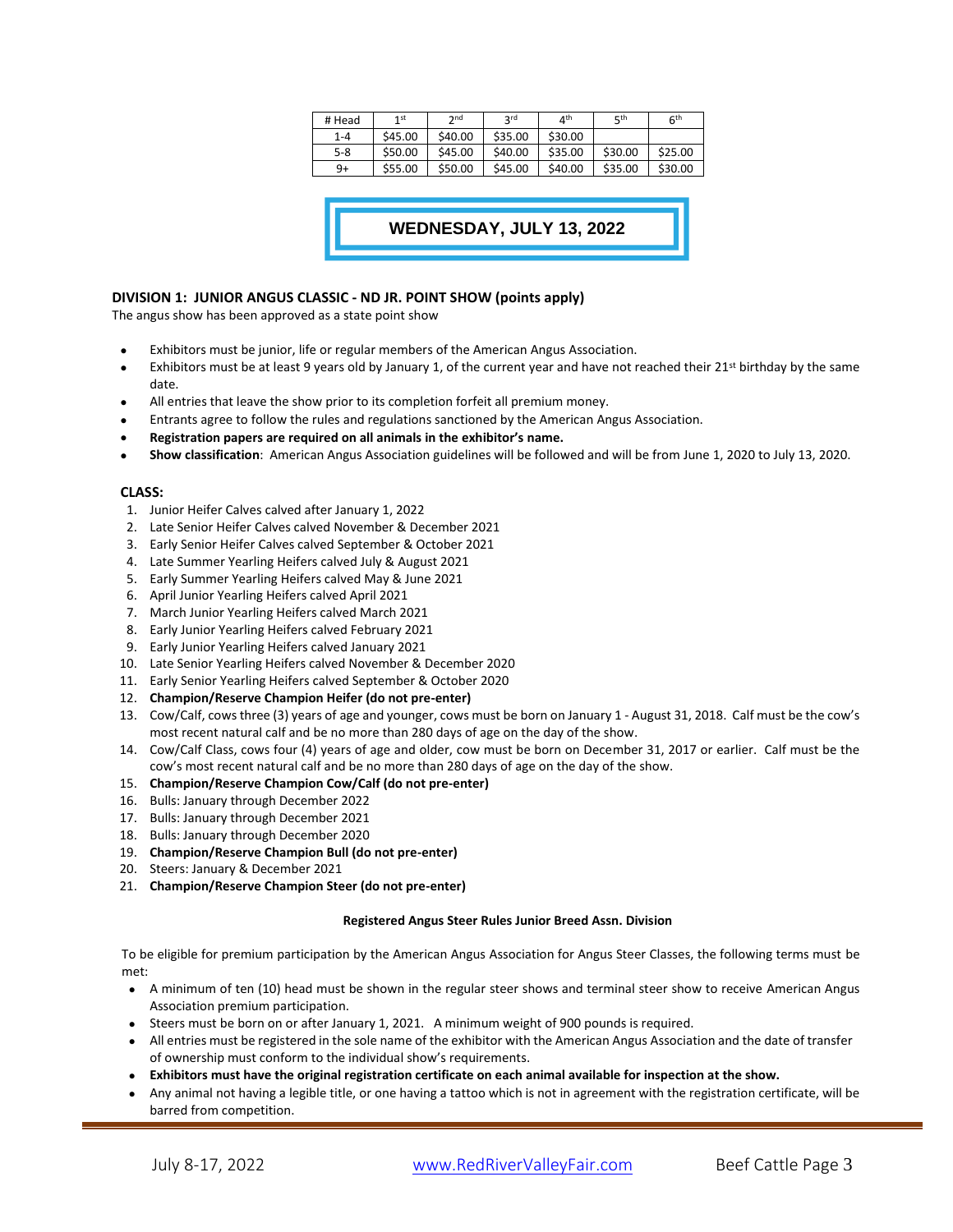- The Champion and Reserve Champion Angus Steer must be blood typed, and all entries are subject to blood typing for parentage verification at the discretion of the American Angus Association.
- Each exhibitor is subject to Part 3, Section IX of the Association's rules entitled "Eligibility Conformation and Structure of Animals Presented for Exhibition." The exhibition of cattle displaying false hair or graphite will not be allowed.

#### **Blood Typing for Parentage Verification**

Under the Associations Rules, Part 3, Section XL, Rule 2, each animal for which entry application (registration) is received, may be subjected to a blood type test to verify both ACCURACY OF PARENTAGE and TRADITIONAL ANGUS BLOOD TYPE. Staff of the American Angus Association must supervise the collection of blood samples. Animals are often sampled at shows, fairs, or events where the American Angus Association contributes premiums or where Association personnel participate. Grand Champion and Reserve Grand Champion Angus Steers will be blood typed at all such shows in which the American Angus Association pays premiums. If a recorded parent is excluded (as a parent) as a result of blood type, the owner may request, at his own expense, the Association to determine the actual parent. Failure to determine the Sire and Dam disqualifies the animal's eligibility in the Angus Herd book and the registration certificate becomes null and void. Any animal with a non-traditional blood type is ineligible for the Angus Herd book.

#### **DIVISION 2: GREAT PLAINS JUNIOR HEREFORD HEIFER SHOW**

#### **ND JR. POINT SHOW (points apply)**

- The show is open to any Horned or Polled Hereford breeder age 7 21 by January 1 of the current year.
- All heifers must be registered in the American Hereford Association and a copy of pedigree must be available for inspection at the show. All animals at all AHA sponsored shows must be officially recorded at show time to be eligible to show.
- An official Hereford registry number at entry time is required on all animals.
- Heifers must be registered and entered in the individual name.
- *The Red River Valley Fair and the North Dakota Junior Hereford Association and/or any of its employees or members are not responsible for accidents or losses.*

- 1. Spring Heifer Calves, calved after March 1, 2022
- 2. Junior Heifer Calves calved January & February 2022
- 3. Winter Heifer Calves, calved November & December 2021
- 4. Senior Heifer Calves calved September & October 2021
- 5. Late Summer Yearling Heifers calved July & August 2021
- 6. Early Summer Yearling Heifers Calved May & June 2020
- 7. Spring Yearling Heifers, calved April 2021
- 8. Spring Yearling Heifers, calved March 2021
- 9. Junior Yearling Heifers calved January & February 2021
- 10. Senior Yearling Heifers calved September December 2020
- 11. **Champion/Reserve Champion Heifer (do not pre-enter)**
- 12. Two-Year-Old Cow Calf. Cow born after January 1, 2020 with calf born after January 1, 2022
- 13. Aged Cow Calf. Cow no age limit, with calf born after January 1, 2022
- 14. **Champion/Reserve Champion Cow/Calf (do not pre-enter)**
- 15. North Star Class: Heifers purchased from the North Star Sale only.
- 16. State Group: Four head by at least three exhibitors.
- 17. Pair of Heifers: Must be owned by one exhibitor and have been shown by that exhibitor in individual classes. Cow Calves may not be shown.
- 18. Bred & Owned: Heifers must be bred and owned by the exhibitor (not a family). All animals must be shown in their respective single-entry classes.
- 19. Junior Bull Calves calved on or after January 1, 2022
- 20. Late Senior Bull Calves calved November & December 2021
- 21. Early Senior Bull Calves calved September & October 2021
- 22. Late Summer Yearling Bulls calved July & August 2021
- 23. Early Summer Yearling Bulls calved May & June 2021
- 24. April Junior Yearling Bulls calved April 2021
- 25. March Junior Yearling Bulls calved March 2021
- 26. Early Junior Yearling Bulls calved January & February 2021
- 27. Senior Yearling Bulls calved September December 2020
- 28. Summer Senior Yearling Bulls calved May August 2020
- 29. Two-year Old Bulls calved January April 2020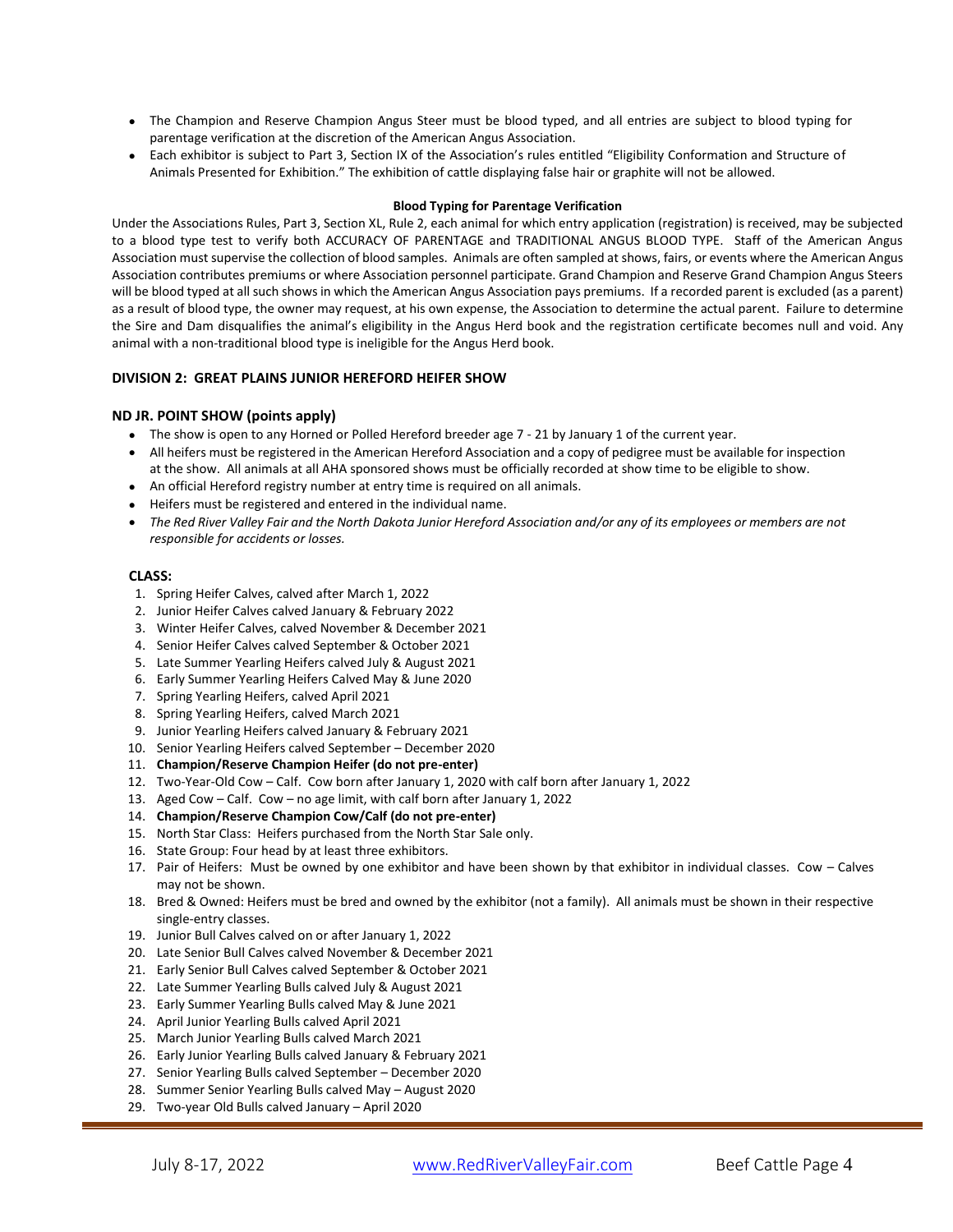#### 30. **Champion/Reserve Champion Bull (do not pre-enter)**

- 31. Junior Get-of-Sire: Three animals by one sire, both sexes represented, shown in classes 03, 04, 05, 06, 07, 14, 15, 16 and 17.
- 32. Get-of-Sire: Four animals by one sire shown in the above classes, both sexes represented.
- 33. Breeders' Six Head: The exhibitor of the breeders' six head must be breeder and first owner, identified by the same member code for the animals exhibited. Cattle owned by other exhibitors may be included provided the exhibitor of the breeders' six head is the breeder and first owner of the included animal (s). Animals must be exhibited in individual classes. Cattle bred and owned by a junior member(s) may be included if the exhibitor of the breeders' six head is an individual or married couple and is the parent or legal guardian of the junior member(s).

**Special award:** The Pete Frederickson Traveling Memorial Herdsman plaque will be presented to the winning herdsman at the Junior Hereford Show. We at the Red River Valley Fair Association and the Junior Hereford Associations in North Dakota & Minnesota remember Pete as the instrumental person behind starting this Hereford Heifer Classic Show. This is one of the most prestigious trophies available to the junior membership. We ask that each of you remember that this award is available and the show has been a success due the dedication of people like Pete Frederickson.

# **DIVISION 3: GREAT PLAINS JUNIOR HEREFORD STEER SHOW**

**SPONSERED BY:** The Red River Valley Fair Association and North Dakota Hereford Association

The Red River Valley Fair, in cooperation with the previously mentioned sponsors, have established this classic Hereford Steer Show to create more interest and active participation by seed stock and commercial cattlemen. The show objective is to educate youth and reflect current research findings and present industry demands.

- All Entries must be either a Horned or Polled Hereford.
- Entries are open to all 4-H, FFA and Junior Assn. Members.
- Steers must be sired by a registered Horned or Polled Hereford bull and the dam must either be registered or be a commercial purebred Polled or Horned Hereford, permanently identified.
- Champion and Reserve Steers are subject to blood typing by the American Hereford Association. All animals at all AHA sponsored shows must be officially recorded at show time to be eligible to show.
- **An official AHA registry number at entry time will be required.**
- Information must be complete on entry application and must be signed.
- **In order to complete the show program, the following**
	- **information is needed:** 
		- **a.) Age of steer & ID**
		- **b.) Sire**
		- **c.) Name & address of breeder**
- The show is open to any Commercial breeder age  $7 21$  by January 1 of the current year.
- **Heifers must be entered in the individual exhibitor's name.**
- Show Classification: All Steers must have been born between January 1, and December 31, 2019

#### **AWARDS:**

| <b>OVERALL WINNERS</b>             |                  |  |  |
|------------------------------------|------------------|--|--|
| <b>Grand Champion Market Beef</b>  | Award & \$157.50 |  |  |
| Reserve Grand Champion Market Beef | Award & \$78.75  |  |  |
| Breeder of Champion Steer          | Award & \$78.75  |  |  |
| Breeder of Reserve Champion Steer  | Award & \$15.75  |  |  |
|                                    |                  |  |  |

# **CLASS:**

- 1. Steers will be split into classes after weighing.
- 2. **Champion/Reserve Champion Steer (do not pre-enter)**

#### **DIVISION 4: REGIONAL JR. RED ANGUS SHOW**

- Red Angus show year runs from July 1 to June 30.
- **Registration papers are required on all animals.**
- **Must be at the show for inspection.**
- All juniors showing in the class will receive a t-shirt to wear on show day. Dues are \$10.00/ junior or \$20.00/family.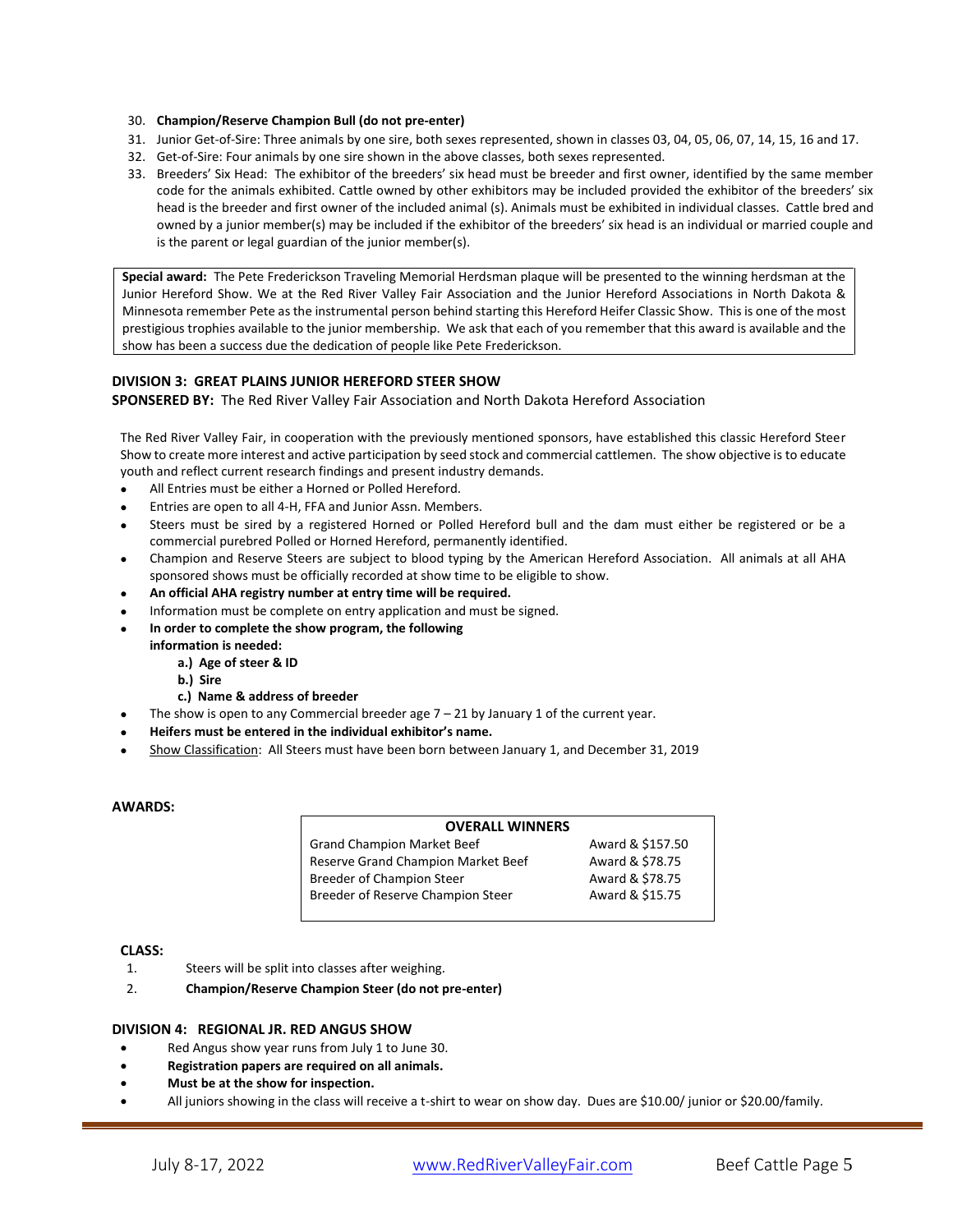# **JUNIOR SHOW CLASSIFICATION:**

- To be eligible to show in a Red Angus Junior Show, an exhibitor must be a member of the State or National Junior Red Angus Association and must not be over 21 years of age at the time of the show.
- **Animals entered in a Junior Heifer Show must be registered in the name of the junior exhibitor or the immediate family of the junior exhibitor.**
- Indiscriminate substitutions will not be permitted. Each request for substitution will be considered on its individual merit. Approved substitutions will be made only if permitted by the show management. The same ownership requirement set forth above will apply to substitutions
- Entries in any Junior Heifer Show must conform to the general regulations pertaining to entries.
- Entries in any Junior Heifer Show are subject to all inspections applicable.
- Only registered Red Angus (Category IA and IB) will be eligible for the current show season. (The show season starts July 1 and concludes June 30 of the following year).
- The Red Angus Junior Association will be responsible for furnishing plaques or trophies for the show.

# **CLASS:**

- 1. Heifers, Junior Calves, calved on or after January 1, 2022
- 2. Heifers, Winter Calves, calved October. December 2021
- 3. Heifers, Senior Calves, calved August September 2021
- 4. Heifers, Summer Yearlings, calved May July 2021
- 5. Heifers, Late Spring Yearlings, calved April 2021
- 6. Heifers, Early Spring Yearlings, calved March 2021
- 7. Heifers, Junior Yearlings calved January– February 2021
- 8. **Champion/Reserve Champion Heifer (do not pre-enter)**
- 9. Bred & Owned Heifers must be bred & owned by exhibitor (not a family name). All animals must be shown in their respective single-entry classes.
- 10. **Champion/Reserve Champion Bred & Owned Heifer (do not pre-enter)**
- 11. Two-year-old Cow-Calf. Cow born after January 1, 2020, calf born after January 1, 2022
- 12. Aged Cow-Calf. No age limit on cow, calf born after January 1, 2022
- 13. **Champion/Reserve Champion Cow/Calf (do not pre-enter)**
- 14. Bulls: January through December 2022
- 15. Bulls: January through December 2021
- 16. Bulls: January through December 2020
- 17. **Champion/Reserve Champion Bull (do not pre-enter)**

# **DIVISION 5: CHAROLAIS**

- **DIVISION 6: CHI – INFLUENCED**
- **DIVISION 7: GELBVEIH**
- **DIVISION 8: LIMOUSIN**
- **DIVISION 9: MAINE ANJOU**
- **DIVISION 10: SIMMENTAL**
- **DIVISION 11: SIMM – INFLUENCED**
- **DIVISION 12: SHORTHORN**
- **DIVISION 13: SHORTHORN PLUS**
- **DIVISION 14: OTHER BREEDS**
- **DIVISION 15: COMMERCIAL**

- 1. Heifers, Junior Calves, calved on or after January 1, 2022
- 2. Heifers, Winter Calves, calved October December 2021
- 3. Heifers, Senior Calves, calved August September 2021
- 4. Heifers, Summer Yearlings, calved May July 2021
- 5. Heifers, Spring Yearlings, calved March April 2021
- 6. Heifer, Junior Yearlings, calved January February 2021
- 7. Heifer, Late Senior Yearling, calved November & December 2020
- 8. Heifer, Early Senior Yearling, calved September October 2020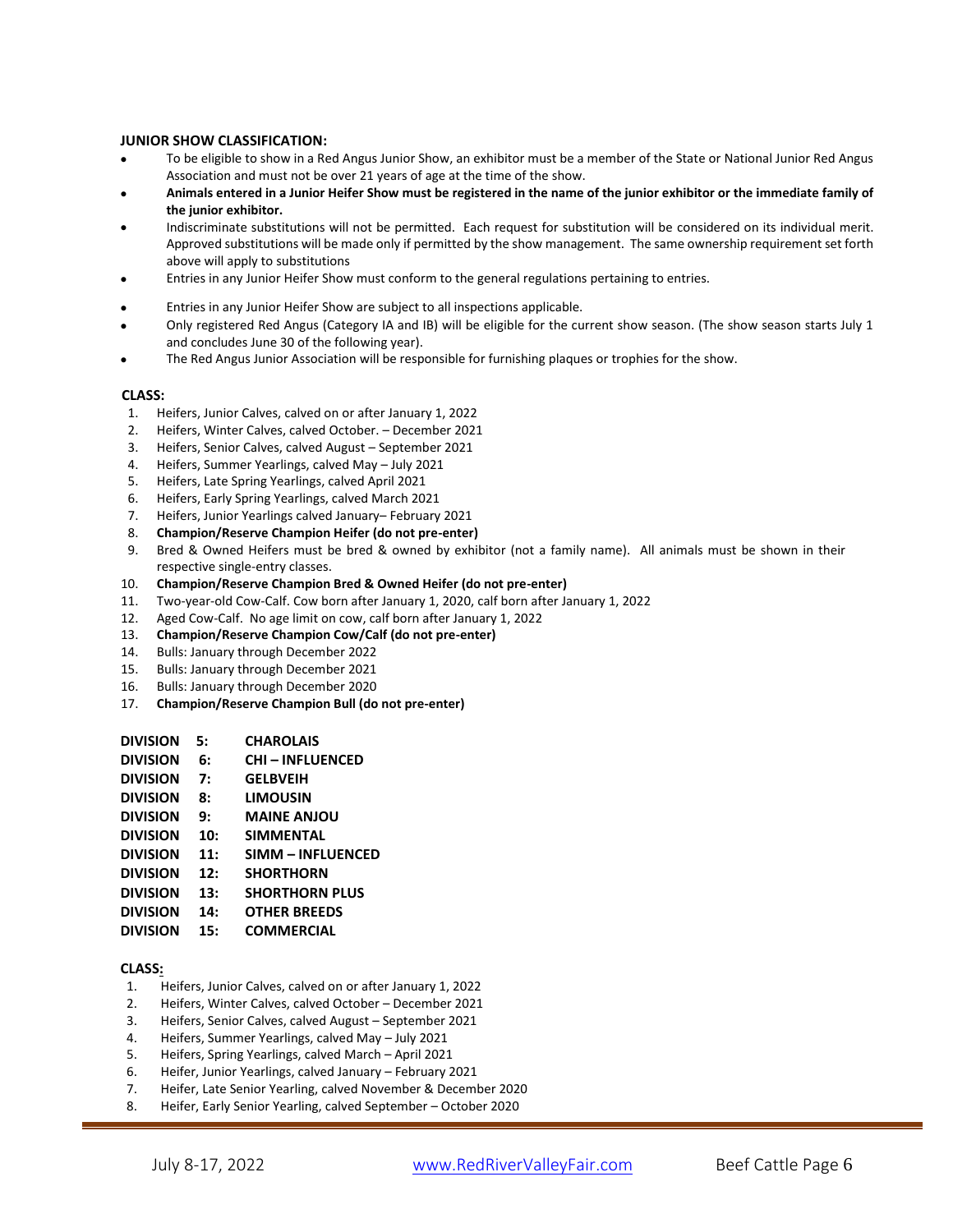- 9. **Champion/Reserve Champion Heifer (do not pre-enter)**
- 10. Cow/Calf, cows three (3) years of age and younger, cows must be born on January 1 August 31, 2018. Calf must be born after January 1, 2022.
- 11. Aged Cow-Calf, no age limit on cow, calf born after January 1, 2022
- 12. **Champion/Reserve Champion Cow/Calf (do not pre-enter)**
- 13. Junior Bull Calves calved on or after January 1, 2022
- 14. Late Senior Bull Calves calved November & December 2021
- 15. Early Senior Bull Calves calved September & October 2021
- 16. Late Summer Yearling Bulls calved July & August 2021
- 17. Early Summer Yearling Bulls calved May & June 2021
- 18. April Junior Yearling Bulls calved April 2021
- 19. March Junior Yearling Bulls calved March 2021
- 20. Early Junior Yearling Bulls calved January & February 2021
- 21. Senior Yearling Bulls Calved September December 2020
- 22. Summer Senior Yearling Bulls calved May August 2020
- 23. Two-year Old Bulls calved January April 2020
- 24. Registered Bull Born in 2019
- 25. **Champion/Reserve Champion Bull (do not pre-enter)**

#### **DIVISION 16: MARKET BEEF**

- 1. Prospect Heifer
- 2. **Champion/Reserve Champion Prospect Heifer (do not pre-enter)**
- 3. Prospect Steer
- 4. **Champion//Reserve Champion Prospect Steer (do not pre-enter)**
- 5. **Overall/Reserve Overall Prospect Market Beef (do not pre-enter)**
- 6. Market Heifer
- 7. **Champion/Reserve Champion Market Heifer (do not pre-enter)**
- 8. Market Steer
- 9. **Champion/Reserve Champion Steer (do not pre-enter)**
- 10. **Overall/Reserve Overall Champion Market Beef (do not pre-enter)**
- 11. **Champion/Reserve Champion Market Animal (do not pre-enter)**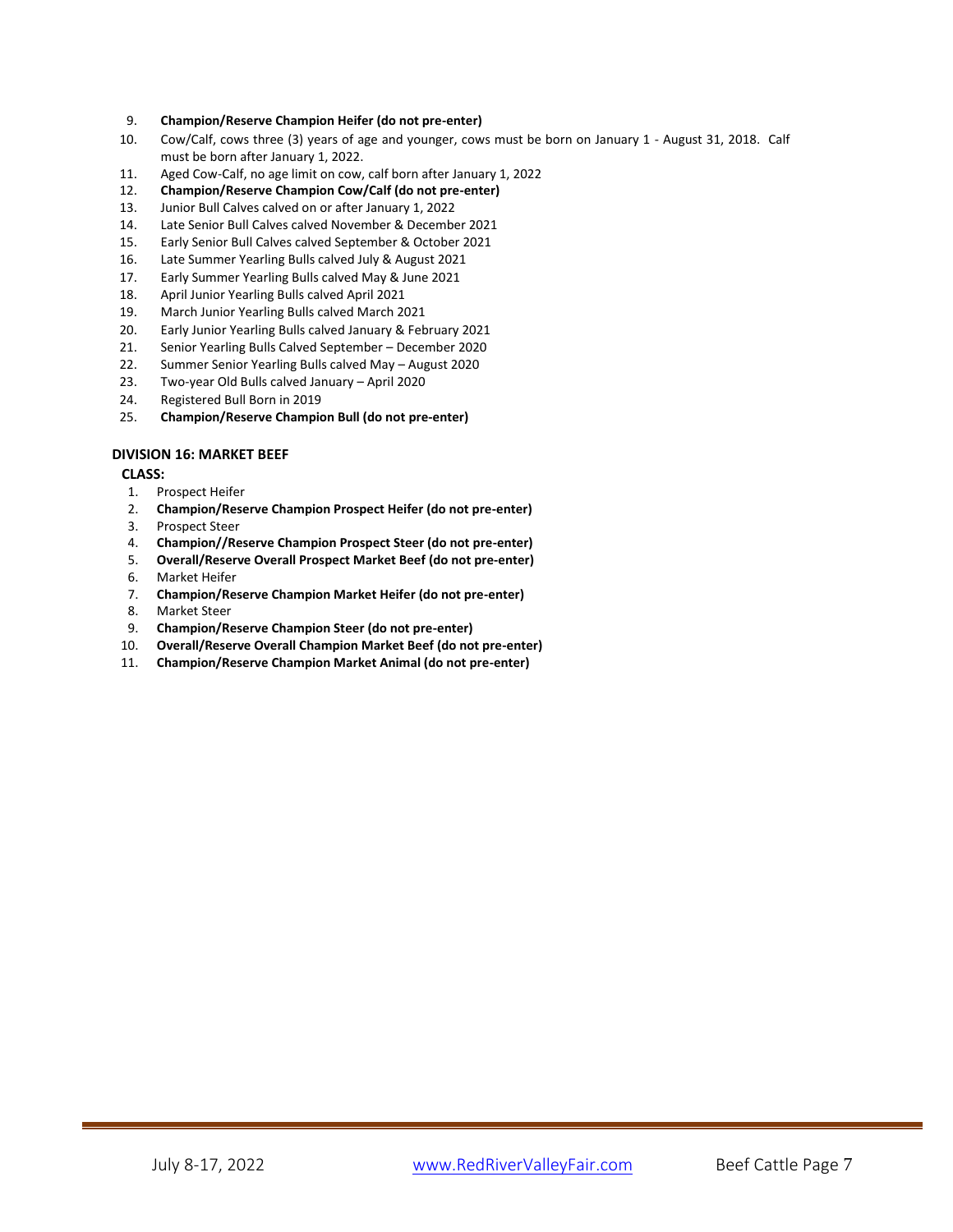**Thursday, July 14, 2022**

#### **DIVISION 17: SHOWMANSHIP**

• Age as of show date

- **CLASS:**
- 1. Senior: Ages 15-21
- 2. Junior: Ages 10 14
- 3. Pee Wee: Ages  $7 9$

**MEL KIRKEIDE YOUTH BEEF SHOW ND JR. POINT SHOW (points apply)**

#### **RULES AND INFORMATION:**

- The youth must be a member of a Bonafede 4-H club, FFA Chapter or be a member of a recognized breed association.
- Show is open to any youth who are current, due paying members of the ND Jr. Point Show and have not turned 21 as of October 1, 2020.
- Youth may also enter in the Open and Junior Livestock Show. They will be required to pre-register on official entry blanks.
- **Registration is due July 5, 2022.**
- Exhibitors must furnish grain & hay at their own expense.
- All rules and health requirements listed also will apply to the Youth Show.
- Youth Showmen may have two animals per class. The animal must be registered in the youth's name. The exhibitor must present his/her own animal in the ring unless they have two animals in the same class. In this case, the second animal MUST be shown by another youth.
- **All alleys must be clean and accessible to the public at all times. Failure to do so could result in premiums withheld by the Fair and/or suspension from future shows.**
- Premiums Offered: All checks for premiums will be mailed to the exhibitor within 45 days following the fair. Premiums will be withheld on exhibits removed from the fair prior to proper checkout time.
- Show will follow rules and guidelines set forth by the North Dakota Junior Points Show Association.
- All registered animals must have their registration papers or the animal must show in the commercial division.
- Ethical fitting and treatment of livestock will be enforced.

#### **AWARDS:**

- Overall Champion Breeding Heifer: \$420.00
- Overall Reserve Champion Breeding Heifer: \$210.00
- Overall Champion Market Animal: \$420.00
- Overall Reserve Champion Market Animal: \$210.00

| <b>PREMIUMS OFFERED PER CLASS</b> |         |                 |         |         |         |                 |
|-----------------------------------|---------|-----------------|---------|---------|---------|-----------------|
| # Head                            | 1st     | 2 <sub>nd</sub> | 2rd     | ∕1th    | ςth     | 6 <sup>th</sup> |
| $1 - 4$                           | \$45.00 | \$40.00         | \$35.00 | \$30.00 |         |                 |
| $5-8$                             | \$50.00 | \$45.00         | \$40.00 | \$35.00 | \$30.00 | \$25.00         |
| 9+                                | \$55.00 | \$50.00         | \$45.00 | \$40.00 | \$35.00 | \$30.00         |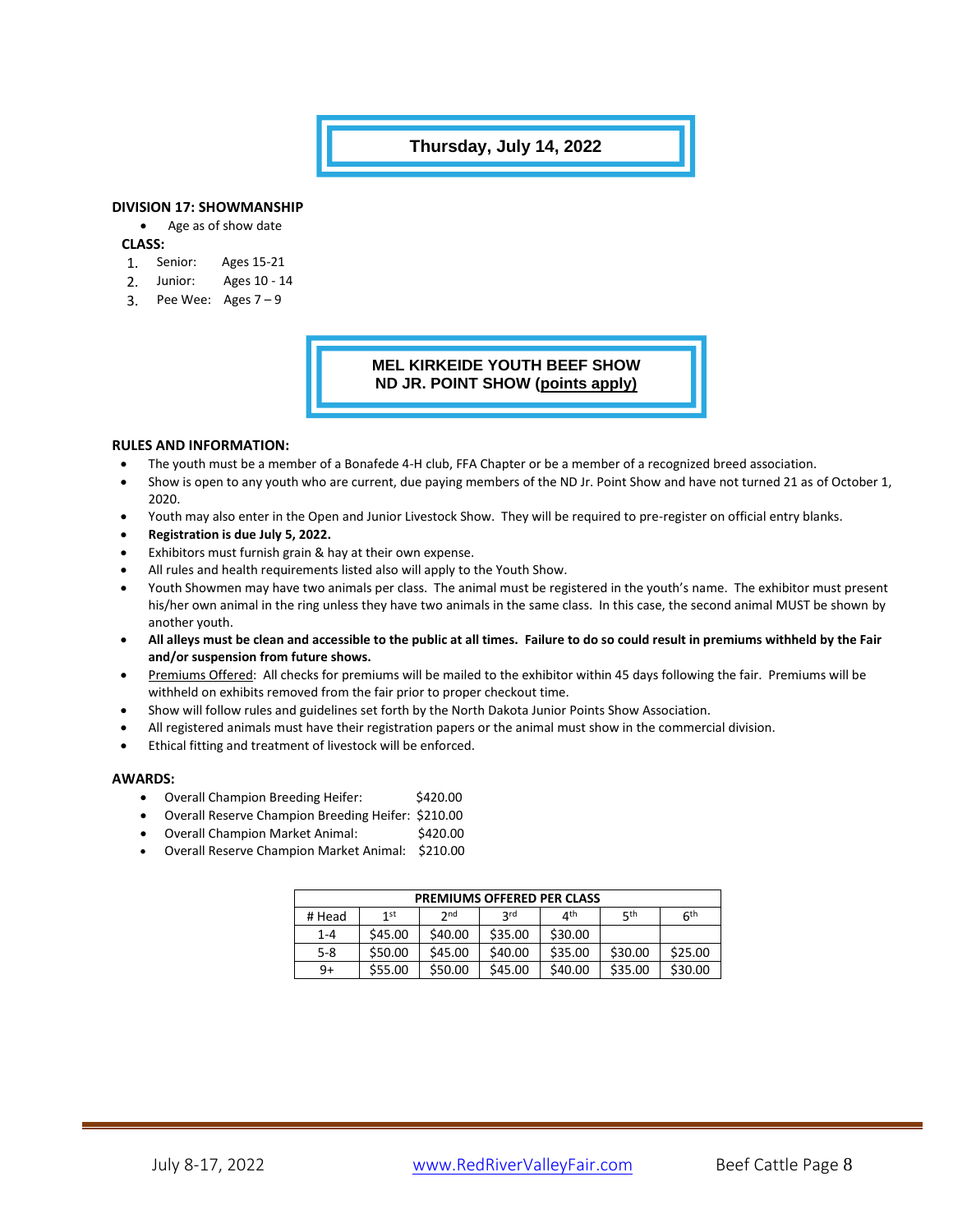| <b>DIVISION 18:</b> | <b>ANGUS</b>                                                       |
|---------------------|--------------------------------------------------------------------|
| <b>DIVISION 19:</b> | <b>CHAROLAIS</b>                                                   |
| DIVISION 20:        | <b>CHI-INFLUENCED</b>                                              |
| <b>DIVISION 21:</b> | <b>GELBVIEH</b>                                                    |
| <b>DIVISION 22:</b> | <b>HEREFORD</b>                                                    |
| <b>DIVISION 23:</b> | <b>LIMOUSIN</b>                                                    |
| <b>DIVISION 24:</b> | <b>MAINE</b>                                                       |
| <b>DIVISION 25:</b> | <b>RED ANGUS</b>                                                   |
| DIVISION 26:        | <b>SHORTHORN</b>                                                   |
| <b>DIVISION 27:</b> | <b>SHORTHORN PLUS</b>                                              |
| <b>DIVISION 28:</b> | <b>SIMMENTAL</b>                                                   |
| <b>DIVISION 29:</b> | SIMM - INFLUENCED                                                  |
| <b>DIVISON 30:</b>  | OTHER BREEDS-BREEDS NOT LISTED ABOVE THAT HAVE REGISTRATION PAPERS |
| <b>DIVISION 31:</b> | <b>COMMERCIAL</b>                                                  |

- 1. Heifers, Junior Calves, calved on or after January 1, 2022
- 2. Heifers, Winter Calves, calved October December 2021
- 3. Heifers, Senior Calves, calved August September 2021
- 4. Heifers, Summer Yearlings, calved May July 2021
- 5. Heifers, Spring Yearlings, calved March April 2021
- 6. Heifer, Junior Yearlings, calved January February 2021
- 7. Heifer, Late Senior Yearling, calved November December 2020
- 8. **Champion/Reserve Champion Heifer (do not pre-enter)**
- 9. Two-Year-Old Cow/Calf: Cow born after January 1, 2020 & calf born after January 1, 2022
- 10. Cow/Calf Class, cows four (4) years of age and older, cows must be born on December 31, 2018 or earlier. Calf must be the cow's most recent natural calf and be no more than 280 days of age on the day of the show.
- 11. **Champion/Reserve Champion Cow/Calf (do not pre-enter)**
- 12. Junior Bull Calves calved on or after January 1, 2022
- 13. Late Senior Bull Calves calved November & December 2021
- 14. Early Senior Bull Calves calved September & October 2021
- 15. Late Summer Yearling Bulls calved July & August 2021
- 16. Early Summer Yearling Bulls calved May & June 2021
- 17. April Junior Yearling Bulls calved April 2021
- 18. March Junior Yearling Bulls calved March 2021
- 19. Early Junior Yearling Bulls calved January & February 2021
- 20. Senior Yearling Bulls Calved September December 2020
- 21. Summer Senior Yearling Bulls calved May August 2020
- 22. Two-year Old Bulls calved January April 2020
- 23. **Champion/Reserve Champion Bull (do not pre-enter)**
- 24. Junior Get-of-Sire: Three animals by one sire, both sexes represented, shown in classes 03, 04, 05, 06, 07, 14, 15, 16 and 17.
- 25. Get-of-Sire: Four animals by one sire shown in the above classes, both sexes represented.
- 26. Breeders' Six Head: The exhibitor of the breeders' six head must be breeder and first owner, identified by the same member code for the animals exhibited. Cattle owned by other exhibitors may be included provided the exhibitor of the breeders' six head is the breeder and first owner of the included animal(s). Animals must be exhibited in individual classes. Cattle bred and owned by a junior member(s) may be included if the exhibitor of the breeders' six head is an individual or married couple and is the parent or legal guardian of the junior member(s).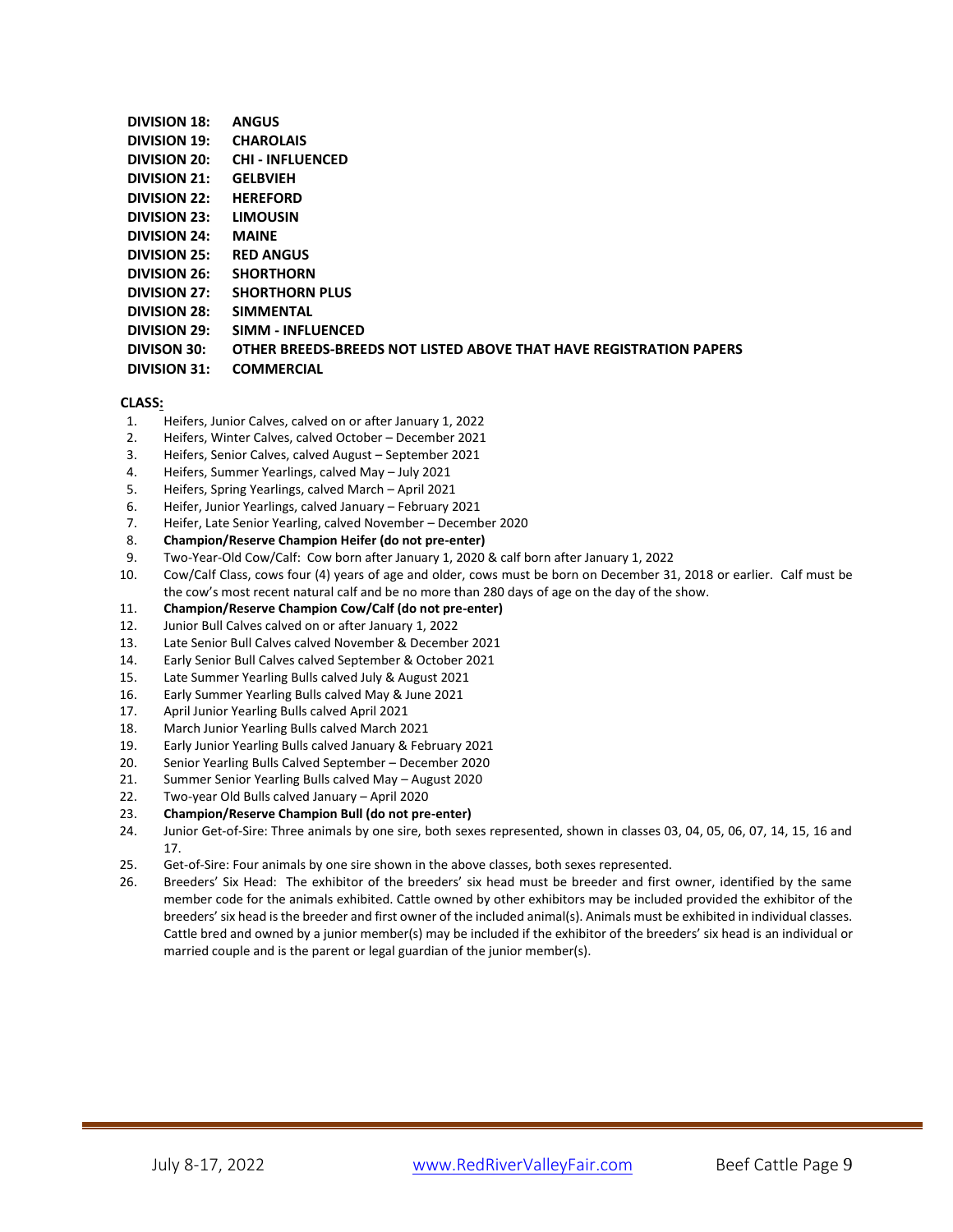# **DIVISION 32: MARKET BEEF**

# **CLASS:**

- 1. Prospect Heifer
- 2. **Champion/Reserve Champion Prospect Heifer (do not pre-enter)**
- 3. Prospect Steer
- 4. **Champion//Reserve Champion Prospect Steer (do not pre-enter)**
- 5. **Overall/Reserve Overall Prospect Market Beef (do not pre-enter)**
- 6. Market Heifer
- 7. **Champion/Reserve Champion Market Heifer (do not pre-enter)**
- 8. Market Steer
- 9. **Champion/Reserve Champion Steer (do not pre-enter)**
- 10. **Overall/Reserve Overall Champion Market Beef (do not pre-enter)**
- 11. **Champion/Reserve Champion Market Animal (do not pre-enter)**
- 12. Pen of 3 market steers: Animals must come from the individual lots. Animals making up pen lot must be owned by one exhibitor except when shown by Junior Show exhibitors from one family.

# **DIVISION 33: BUILD YOUR HERD (Sponsored by Jim Kirsch)**

- This is a division to encourage exhibitors to build their herds and showcase their growing herd at the Red River Valley Fair. This is a three-year class. Awards will be awarded on year three. See rules for further information.
- **Entry Fee: None**
- **Award: \$100 for Champion in each division (awarded in 2022)**

#### **CLASS:**

- 1 Red Angus (Junior)
- 2 Angus (Junior)
- 3 Hereford (Junior)

# **RULES:**

- All entries must be entered in their respective breed association.
- Exhibitors in Build Your Herd must be the owner of the animal entered throughout the three years.
- First Year cow/calf; Second Year yearling heifer (calf from year one), Third Year cow/calf (cow would be calf from year one).
- Animals may not transfer ownership during this time.
- Registration papers are required on all animals in the exhibitor's name.
- Animal must be entered and shown all three years for overall award.

- 4. Red Angus Cow/Calf
- 5. Angus Cow/Calf
- 6. Hereford Cow/Calf
- **7. Champion/Reserve Champion Build Your Heard (do not pre-enter)**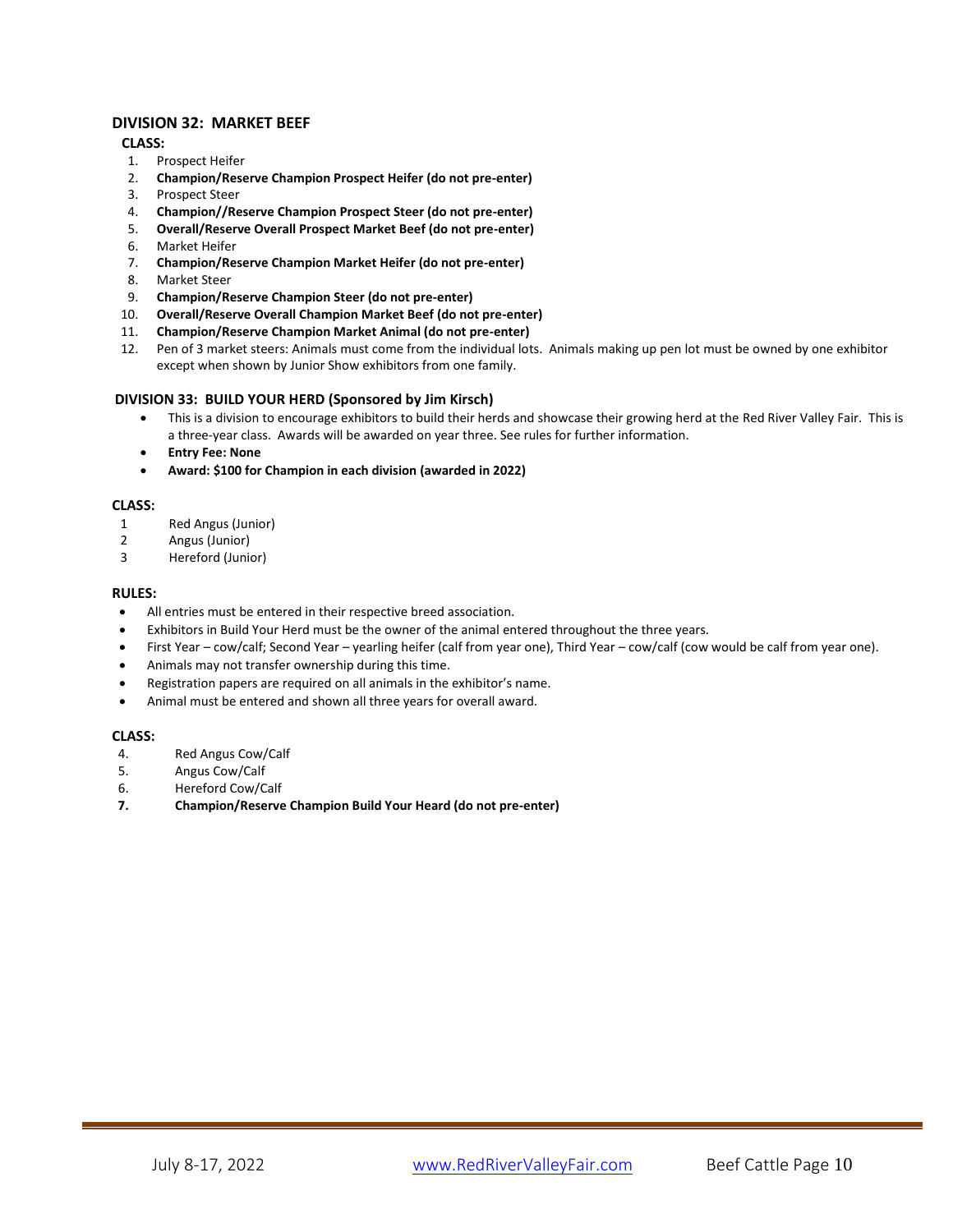# **Friday, July 15, 2022 Following Dairy Cattle Show**

# **DIVISION 34: OPEN AMERICAN ANGUS ASSN. SHOW**

Show Classification: American Angus Association guidelines will be followed and will be from June 1, 2015 to July 14, 2015. **2021 Show Classification for Aberdeen Angus**

#### **CLASS:**

- 1. Junior Heifer Calves calved on or after January 1, 2022
- 2. Late Junior Heifer Calves calved November & December 2021
- 3. Early Senior Heifer Calves calved September & October 2021
- 4. Late Summer Yearling Heifers calved July & August 2021
- 5. Early Summer Yearling Heifers calved May & June 2021
- 6. April Junior Yearling Heifers calved April 2021
- 7. March Junior Yearling Heifers calved March 2021
- 8. Early Junior Heifers calved February 2021
- 9. Early Junior Yearling Heifers calved January 2021
- 10. Late Senior Yearling Females calved November & December 2020
- 11. Early Senior Yearling Females calved September & October 2020
- 12. **Champion/Reserve Champion Heifer (do not pre-enter)**
- 13. Cow/Calf, cows three (3) years of age and younger, cows must be born on January 1, 2019 through August 31, 2019. Calf must be the cow's most recent natural calf and be no more than 280 days of age on the day of the show
- 14. Cow/Calf Class, cows four (4) years of age and older, cow must be born on December 31, 2018 or earlier. Calf must be the cow's most recent natural calf and be no more than 280 days of age on the day of the show
- 15. **Champion/Reserve Champion Cow/Calf (do not pre-enter)**
- 16. Junior Bull Calves calved on or after January 1, 2022
- 17. Late Senior Bull Calves calved November & December 2021
- 18. Early Senior Bull Calves calved September & October 2021
- 19. Late Summer Yearling Bulls calved July & August 2021
- 20. Early Summer Yearling Bulls calved May & June 2021
- 21. April Junior Yearling Bulls calved April 2021
- 22. March Junior Yearling Bulls calved March 2021
- 23. Early Junior Yearling Bulls calved January & February 2021
- 24. Senior Yearling Bulls calved September through December 2020
- 25. Summer Senior Yearling Bulls calved May through August 2020
- 26. Two-year Old Bulls calved January through April 2019
- 27. **Champion/Reserve Champion Bull (do not pre-enter)**
- 28. Junior Get-of-Sire: Three animals by one sire, both sexes represented, shown in classes 03, 04, 05, 06, 07, 14, 15, 16, and 17.
- 29. Get-of-Sire: Four animals by one sire shown in the above classes, both sexes represented.
- 30. Breeders' Six Head: The exhibitor of the breeders' six head must be breeder and first owner, identified by the same member code for the animals exhibited. Cattle owned by other exhibitors may be included provided the exhibitor of the breeders' six head is the breeder and first owner of the included animals(s). Animals must be exhibited in individual classes. Cattle bred and owned by a junior member(s) may be included if the exhibitor of the breeders' six head is an individual or married couple and is the parent or legal guardian of the junior member(s).

#### **DIVISION 35: OPEN HEREFORD SHOW**

- No exhibitor is permitted to win more than 2 prizes in any 1 class.
- Hereford Division does not include national money. NOTE: For Summer and Fall Shows 2019.

*"All Hereford entries must be registered in the American Hereford Association Record. All entries are subject to provisions and rules for showing as set forth by the Board of Directors of the American Hereford Association, and are subject to supervision of the Show – Sale Committee representing AHA."*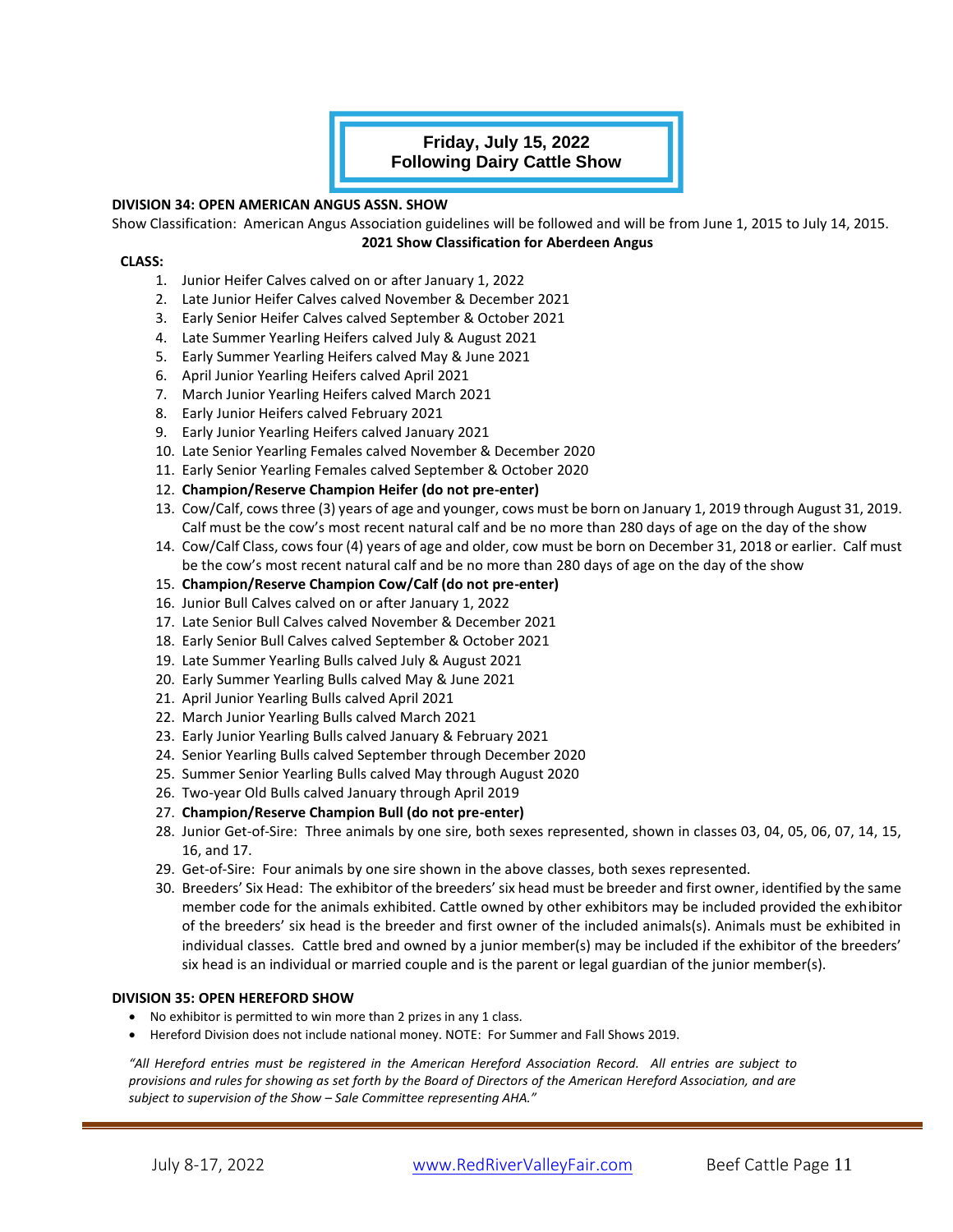# **CLASS:**

- 1. Spring Heifer Calves, calved after March 1, 2021
- 2. Junior Heifer Calves, calved January & February 2021
- 3. Winter Heifer Calves, calved November & December 2020
- 4. Senior Heifer Calves calved September & October 2020
- 5. Late Summer yearling Heifers calved July & August 2020
- 6. Early Summer Yearling Heifers calved May & June 2020
- 7. Spring Yearling Heifers, calved April 2020
- 8. Spring Yearling Heifers, calved March 2020
- 9. Junior Yearling Heifers calved January & February 2020
- 10. Senior Yearling Heifers calved September December 2019
- 11. **Champion/Reserve Champion Heifer (do not pre-enter)**
- 12. Two-Year Old Cow/Calf, Cow born after January 1, 2019, Calf born after January 1, 2021
- 13. Aged Cow/Calf, Cow-no age limit, Calf born after January 1, 2021
- 14. **Champion/Reserve Champion Cow/Calf (do not pre-enter)**
- 15. Spring Bull Calves calved after March 1, 2021
- 16. Junior Bull Calves calved January & February 2021
- 17. Winter Bull Calves, calved November & December 2020
- 18. Senior Bull Calves calved September & October 2020
- 19. Late Summer Yearling Bulls calved July & August 2020
- 20. Early Summer Yearling Bulls calved May & June 2020
- 21. Spring Yearling Bulls calved March & April 2020
- 22. Junior Yearling Bulls calved January & February 2020
- 23. Senior Yearling Bulls calved September December 2019
- 24. Two-Year-Old Bulls calved January August 2019
- 25. **Champion/Reserve Champion Bull (do not pre-enter)**
- 26. Get of Sire: four animals shown in above single-entry classes with both sexes represented but with no more than two females and all to be the progeny of one sire. There are no ownership requirements for this class.
- 27. Best Six Head owned by Exhibitor. All animals must have been shown in their respective single-entry classes and they must be owned by the exhibitor or by a member of his/her immediate family. Animals must have been calved on the property of the exhibitor or a member of his /her family.

#### **DIVISION 36: OPEN RED ANGUS SHOW**

• No exhibitor shall be permitted to win more than two prizes in any one class.

- 1. Heifers, Junior Calves calved on or after January 2021
- 2. Heifers, Winter Calves, calved October December 2020
- 3. Heifers, Senior Calves, calved August September 2020
- 4. Heifers, Summer Yearlings, calved May July 2020
- 5. Heifers, Late Spring Yearlings, calved April 2020
- 6. Heifers, Early Spring Yearlings, calved March 2020
- 7. Heifers, Junior Yearlings calved January February 2020
- 8. **Champion/Reserve Champion Heifer (do not pre-enter)**
- 9. Two-year-old Cow-Calf. Cow born after January 1, 2019 & Calf born after January 1, 2021
- 10. Aged Cow-Calf. No age limit on cow, calf born after January 1, 2021
- 11. **Champion/Reserve Champion Cow/Calf (do not pre-enter)**
- 12. Bulls, Junior Calves, calved on or after January 1, 2021
- 13. Bulls, Winter Calves, calved October December 2020
- 14. Bulls, Senior Calves, calved August– September 2020
- 15. Bulls, Summer Yearling, calved May July 2020
- 16. Bulls, Late Spring Yearlings, calved April 2020
- 17. Bulls, Early Spring Yearlings, calved March 2020
- 18. Bulls, Junior Yearlings, calved January February 2020
- 19. Bulls, Senior Yearlings, calved August December 2019
- 20. Bulls, 2-year-old, calved January July 2019
- 21. **Champion/Reserve Champion Bull (do not pre-enter)**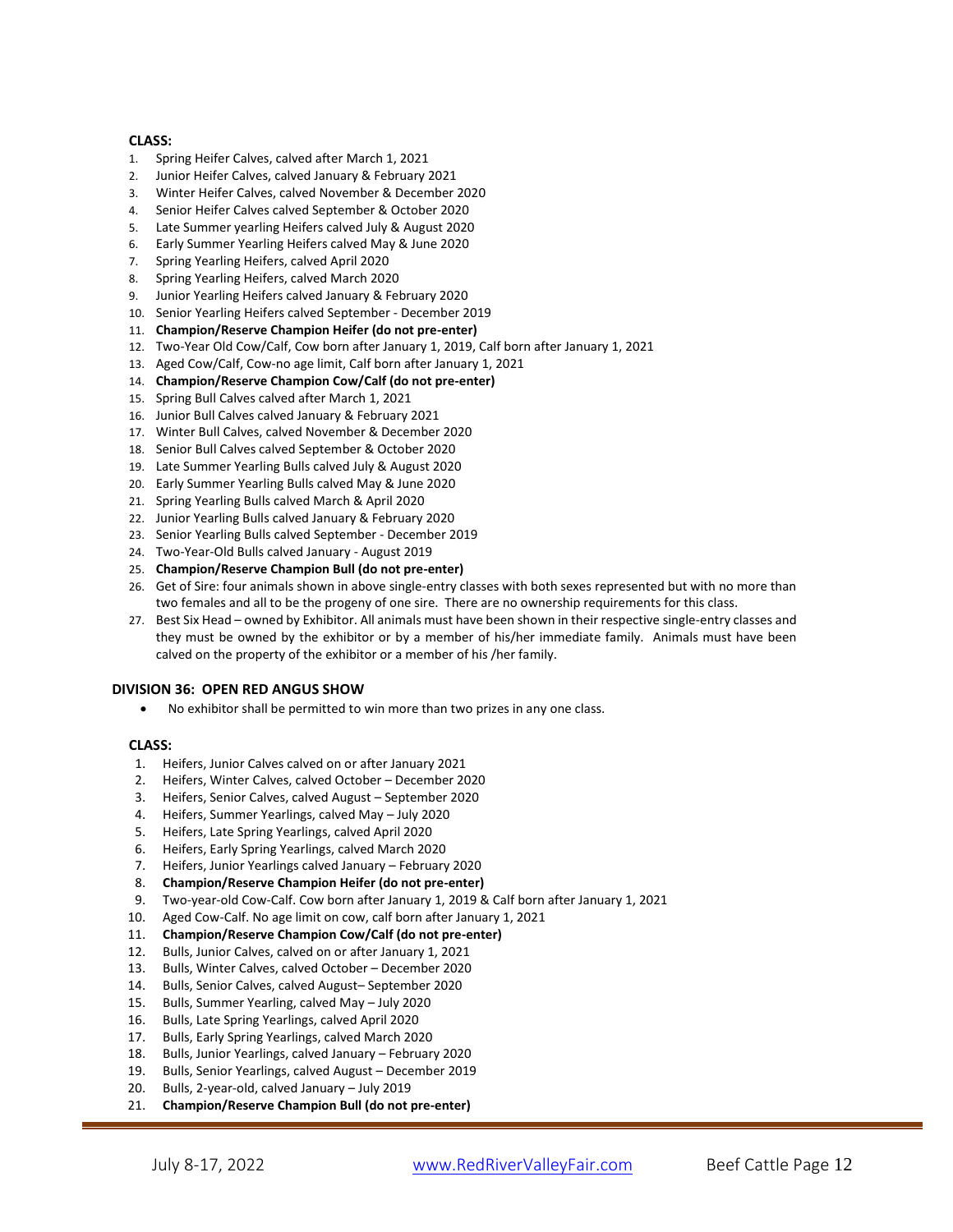- 22. Get of Sire: Four animals shown in above single-entry classes with both sexes represented need not be owned by the exhibitor.
- 23. Best Six Head: Owned by exhibitor. All animals must have been shown in their respective single-entry classes and they must be owned by the exhibitor or by a member of his/her immediate family.

**OPEN OTHER BREED SHOW:** If five paid entries in one breed have not been received by late entry deadline, livestock will be required to show in the other breed's class.

- No, exhibitor shall be permitted to win more than two prizes in any one class.
- **DIVISION 37. CHAROLAIS**
- **DIVISION 38: CHI - INFLUENCED**
- **DIVISION 39: GELBVIEH**
- **DIVISION 40: LIMOUSIN**
- **DIVISION 41: MAINE ANJOU**
- **DIVISION 42: SIMMENTAL**
- **DIVISION 43: SIMM - INFLUENCED**
- **DIVISION 44: SHORTHORN**
- **DIVISION 45: SHORTHORN PLUS**
- **DIVISION 46: OTHER BREEDS – BREEDS NOT LISTED ABOVE THAT HAVE REGISTRATION PAPERS**
- **DIVISION 47: COMMERCIAL**

- 1. Spring Heifer Calves, calved after March 1, 2021
- 2. Junior Heifer Calves, calved January & February 2021
- 3. Winter Heifer Calves, calved November & December 2020
- 4. Senior Heifer Calves, calved September & October 2020
- 5. Late Summer Yearling Heifers, calved July & August 2020
- 6. Early Summer Yearling Heifers, calved May & June 2020
- 7. Spring Yearling Heifers, Calved April 2020
- 8. Spring Yearling Heifers, Calved March 2020
- 9. Junior Yearling Heifers, Calved January & February 2020
- 10. Sr. Yearling Heifers, Calved September December 2019
- 11. **Champion/Reserve Champion Heifer (do not pre-enter)**
- 12. Two-Year-Old Cow Calf. Cow born after January 1, 2019 & calf born after January 1, 2021
- 13. Aged Cow Calf. Cow no age limit, with calf born after January 1, 2021
- 14. **Champion/Reserve Champion Cow/Calf (do not pre-enter)**
- 15. Bred & Owned: Heifers must be bred and owned by the exhibitor (not a family name). All animals must be shown in their respective single-entry classes.
- 16. **Champion/Reserve Champion Bred & Owned Heifer (do not pre-enter)**
- 17. Junior Bull Calves calved on or after January 1, 2021
- 18. Late Senior Bull Calves calved November & December 2020
- 19. Early Senior Bull Calves calved September & October 2020
- 20. Late Summer Yearling Bulls calved July & August 2020
- 21. Early Summer Yearling Bulls calved May & June 2020
- 22. April Junior Yearling Bulls calved April 2020
- 23. March Junior Yearling Bulls calved March 2020
- 24. Early Junior Yearling Bulls calved January & February 2020
- 25. Sr. Yearling Bulls calved September December 2019
- 26. Summer Sr. Yearling Bulls calved May August 2019
- 27. Two-year Old Bulls calved January April 2019
- 28. **Champion/Reserve Champion Bull (do not pre-enter)**
- 29. Junior Get-of-Sire: Three animals by one sire, both sexes represented, shown in classes 03, 04, 05, 06, 07, 14, 15, 16, and 17.
- 30. Get-of-Sire: Four animals by one sire shown in the above classes, both sexes represented.
- 31. Breeders' Six Head: The exhibitor of the breeders' six head must be breeder and first owner, identified by the same member code for the animals exhibited. Cattle owned by other exhibitors may be included provided the exhibitor of the breeders' six head isthe breeder and first owner of the included animal (s). Animals must be exhibited in individual